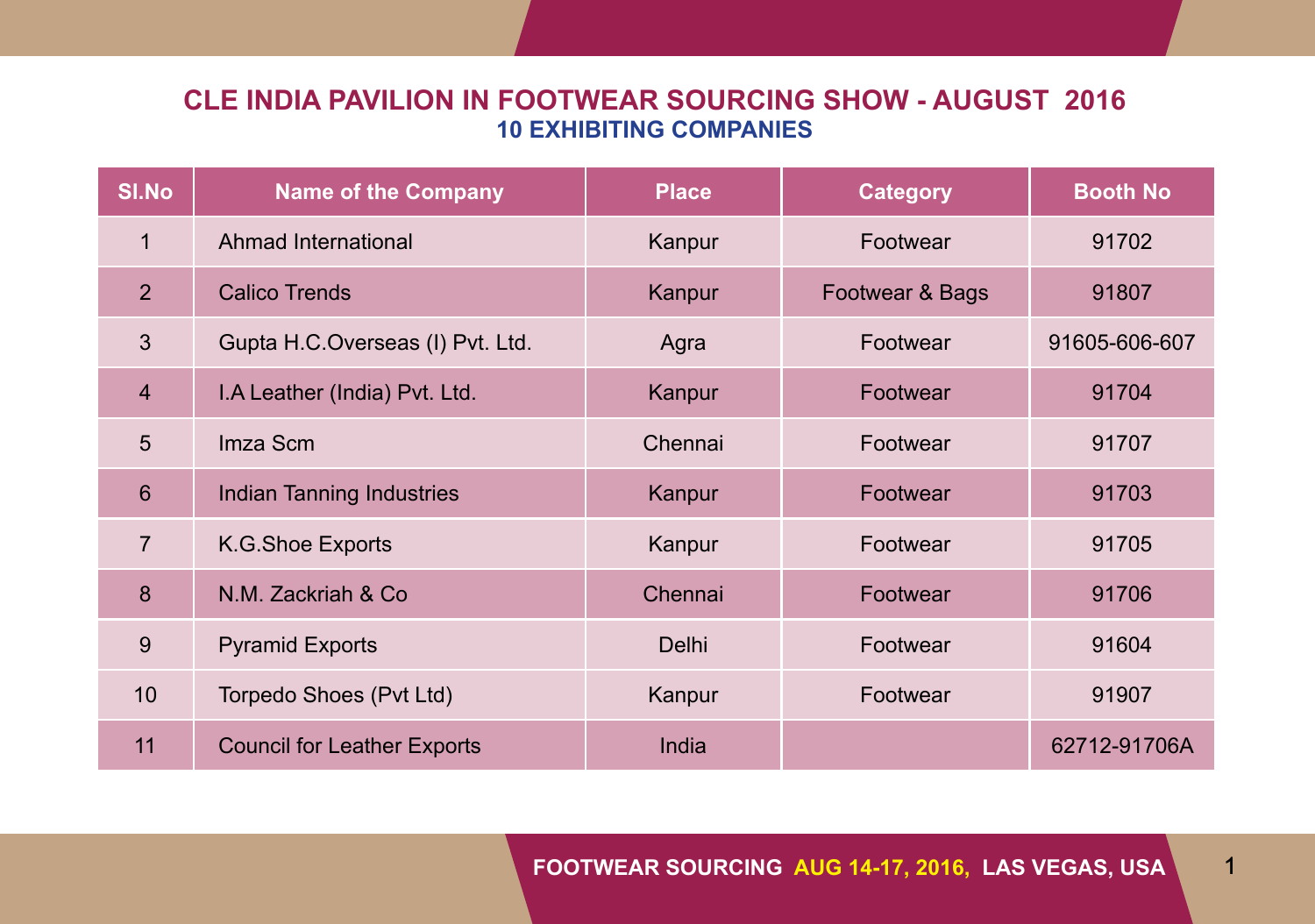# **AHMAD INTERNATIONAL BOOTH RESERVE BOOTH NO. : 91702**

### **Contact Executive :**

Mr. Salik Ikhlaq

**Contact Details :** Indian Tanning Industries Compound, 150 Ft Road, Jajmau, Kanpur  $: + 919005777333$ E mail : salik@ahmadintl.com

**Annual Production Capacity :**

3,00,000 to 4,00,000 Pairs

**Countries to Which Exported :**

Italy, Germany, U.K etc

**Products to be Displayed :**

Footwear

# **Brief History :**

A group of Indian Tanning Industries.

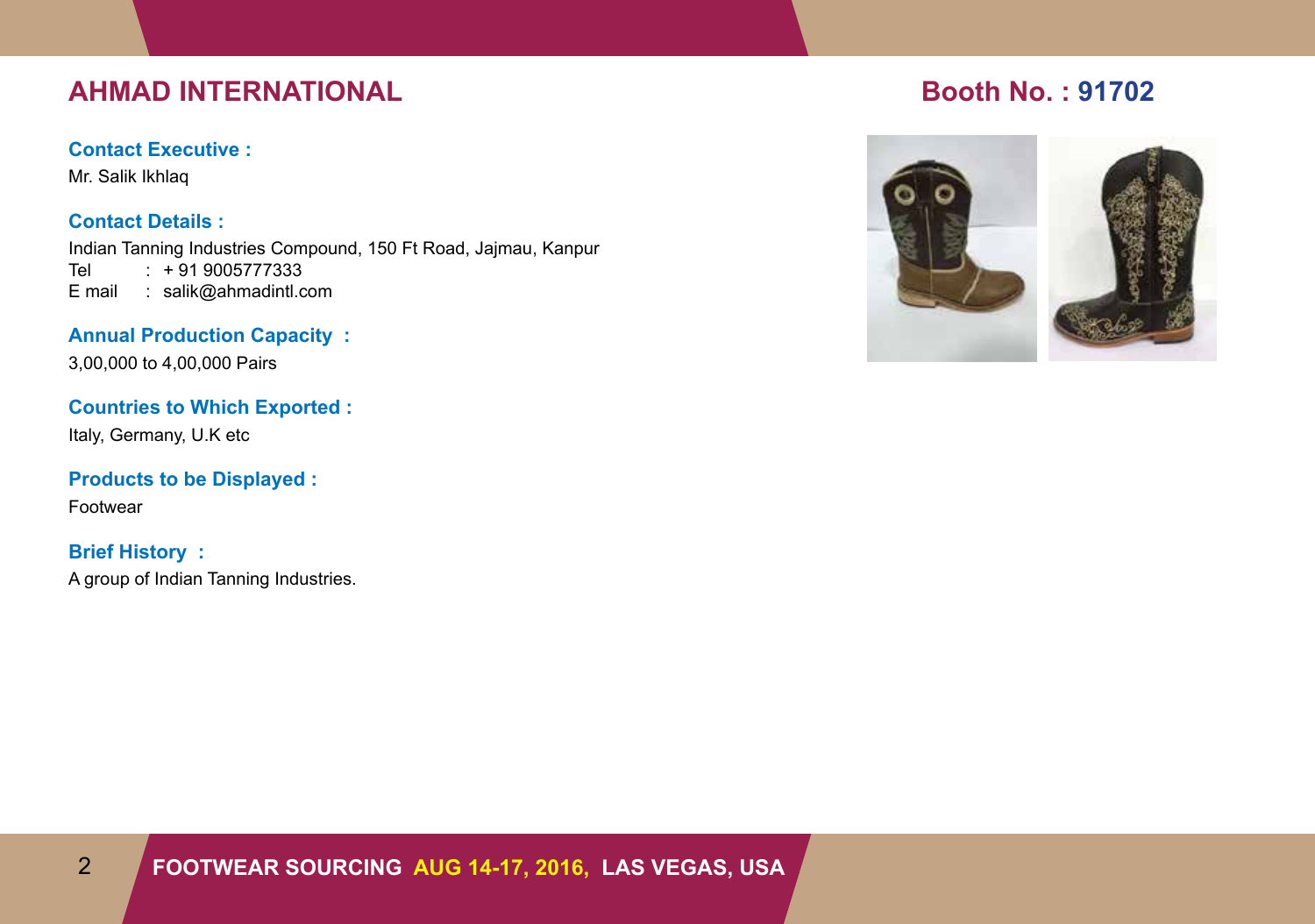## **Contact Executive :**

Mr. Rehan Ajmal

# **Contact Details :**

60-A, Jajmau , Kanpur- 208010 India Tel : +91 515-2824350/ 9839035020 Fax No : +91 515-2823531 E mail : info@calicoindia.com Website : www.calicoindia.com

# **Factory Address :**

A) 34-35, Leather Technology Park, Banthar, Unnao - 209801

B) 58-59, Leather Technology Park, Banthar, Unnao - 209801

# **Annual Production Capacity :**

10,00,000 Pairs

# **Countries to Which Exported :**

US, Canada, Italy, Spain, France etc

# **Products to be Displayed :**

Leather for Footwear & Bags (Leather Footwear for Men, Women & Children)

# **Brief History :**

Calico is one of the leading Manufacturer and Exporter of finished leather and footwear from India. It is a family owned Company which started its first tannery in 1960. Gaining expertise in finishing leather, the group diversified into finished products and now possess 8 product specialized manufacturing facilities. The Annual production is 1.5 Million pairs footwear and 25 Million sqft finished leather. The Units are well equipped with modern machines like CAD/CAM Water Cutter jet, Automatic computer aided sewing machine, Desma 24 station PU injection machines. The Unit is ISO 9001 and SA 8000 certified. The company exports it's goods to 28 countries and got four times the Best Growth Award from Council of Leather Exports, India.

# **Calico Trends Booth No. : 91807**

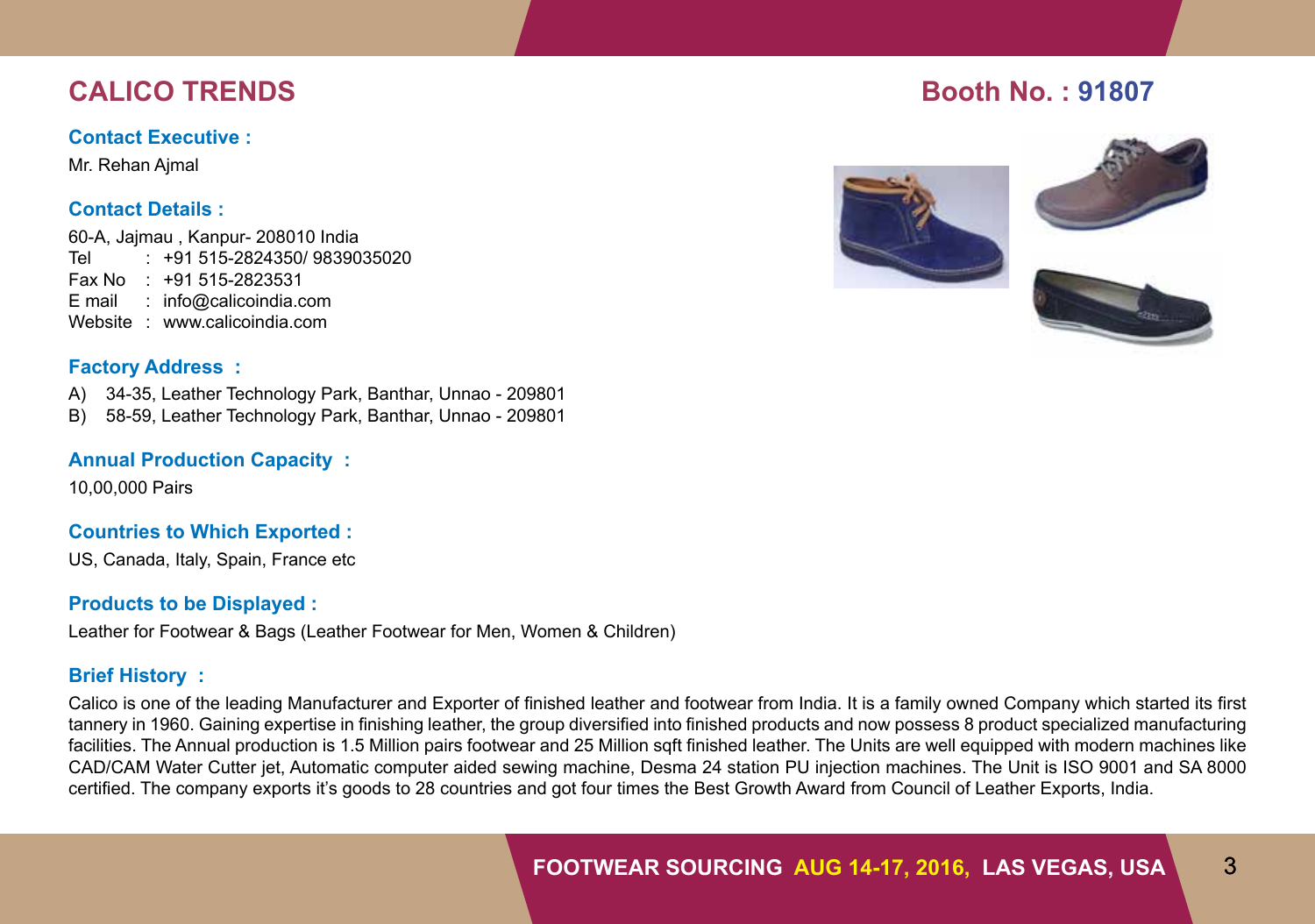# **GUPTA H.C. OVERSEAS (I) PVT. LTD. Booth No. : 91602-3-4**

# **Contact Executive :**

Mr. Gopal Gupta & Mr. Abhay Gupta

# **Contact Details :**

Bye Pass Road, Agra – 282007 (India) Tel : +91 562 4017900 Fax No : +91 562 2600300 E mail : info@guptaoverseas.com Website : www.guptaoverseas.com

## **Factory Address :**

Unit – 1: Bye Pass Road, Agra – 282007, (India) Unit – 2 :C-11, EPIP, Shastripuram, Agra - 282007 (India)

## **Annual Production Capacity :**

Ladies Footwear – Boots, Shoes, Sandals – 1800000 Pairs

# **Countries to Which Exported :**

USA, Europe, U.K., Australia, South Africa, Japan etc

# **Products to be Displayed :**

High Fashion Ladies Leather Footwear

# **Brief History :**

Established in 1987. Experienced R & D Department – Certified by DSIR, Ministry of Science & Technology, Govt. of India. First ever footwear unit in India to get this certification. Large production capacity. Reliability & Transparency. In house training institute aimed at providing employment & skills to people of village settlement and BPL category. Equipped with 100 KW Solar Power Generating System, saving 80,000 kg. CO2 emission every year. SA 8000 Certified Company. Highest export in the region for last 6 consecutive years. 28 years of experience. Large pool of talented manpower. Experience of working for top international brands across six continents. Govt. of India recognized 3 star export house (only footwear export unit in Agra with this recognition.

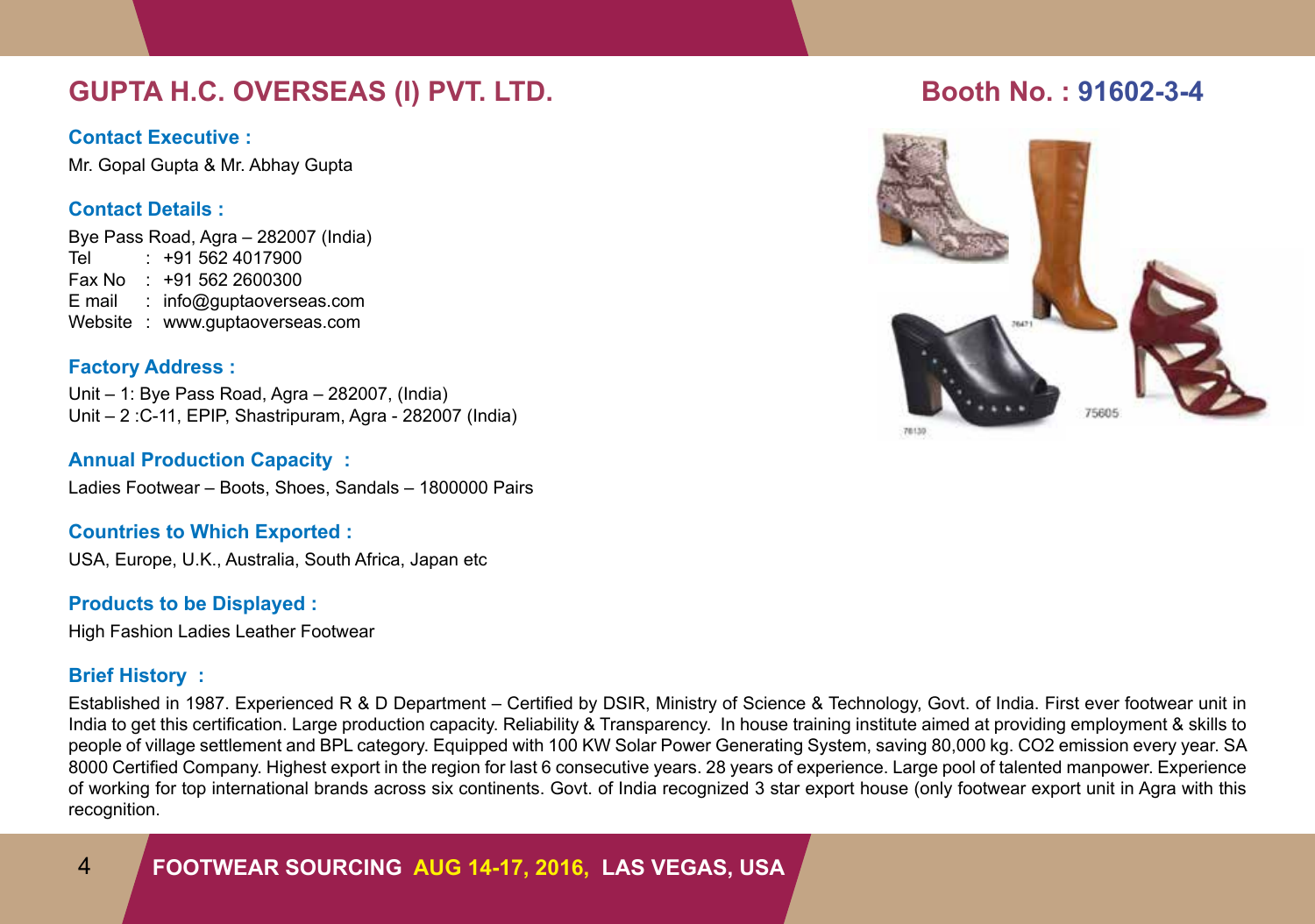# **I.A. LEATHER (INDIA) PVT. LTD Booth No. : 91704**

## **Contact Executive :**

Mr. Ishtiaq Ahmad

# **Contact Details :**

14/19-H, Civil Lines, Kanpur -208 001,India Tel : +91 512 2530078/2532975 Fax No : +91 512 2530382 E mail : info@ialeather.com Website : www.ialeather.com

# **Factory Address :**

1179 to 1181, Ahmad Nagar, Wajidpur (Near Quba Masjid) Jajmau, Kanpur – 208 010 India

# **Annual Production Capacity :**

Leather Footwear -1500000

# **Countries to Which Exported :**

France, Spain, Germany, Denmark, UK, Ireland, Canada, USA, Australia, South Africa, UAE etc.

# **Products to be Displayed :**

Footwear

# **Brief History :**

I.A. Leather is a leading manufacturer and exporter of leather footwear and running business successfully since last 50 years. The main motto of the company is to provide well designed product to buyers with high quality and timely delivery. Our range of product consists of ladies, mens & children's leather sandals, shoes & boots. We have two fully equipped manufacturing plants in kanpur. We will soon started fully equipped tannery in our third unit to produce high quality leathers. We appointed qualified designers from Italy & France for development for Spring / Summer as well as for Autumn / Winter who study the market time to time and develop high quality product. We keep on developing our collection accordingly which is well accepted in the market. We are working with some leading brands from Europe & UK from last 10 to 12 years.





# **Footwear Sourcing aug 14-17, 2016, LAS VEGAS, USA** 5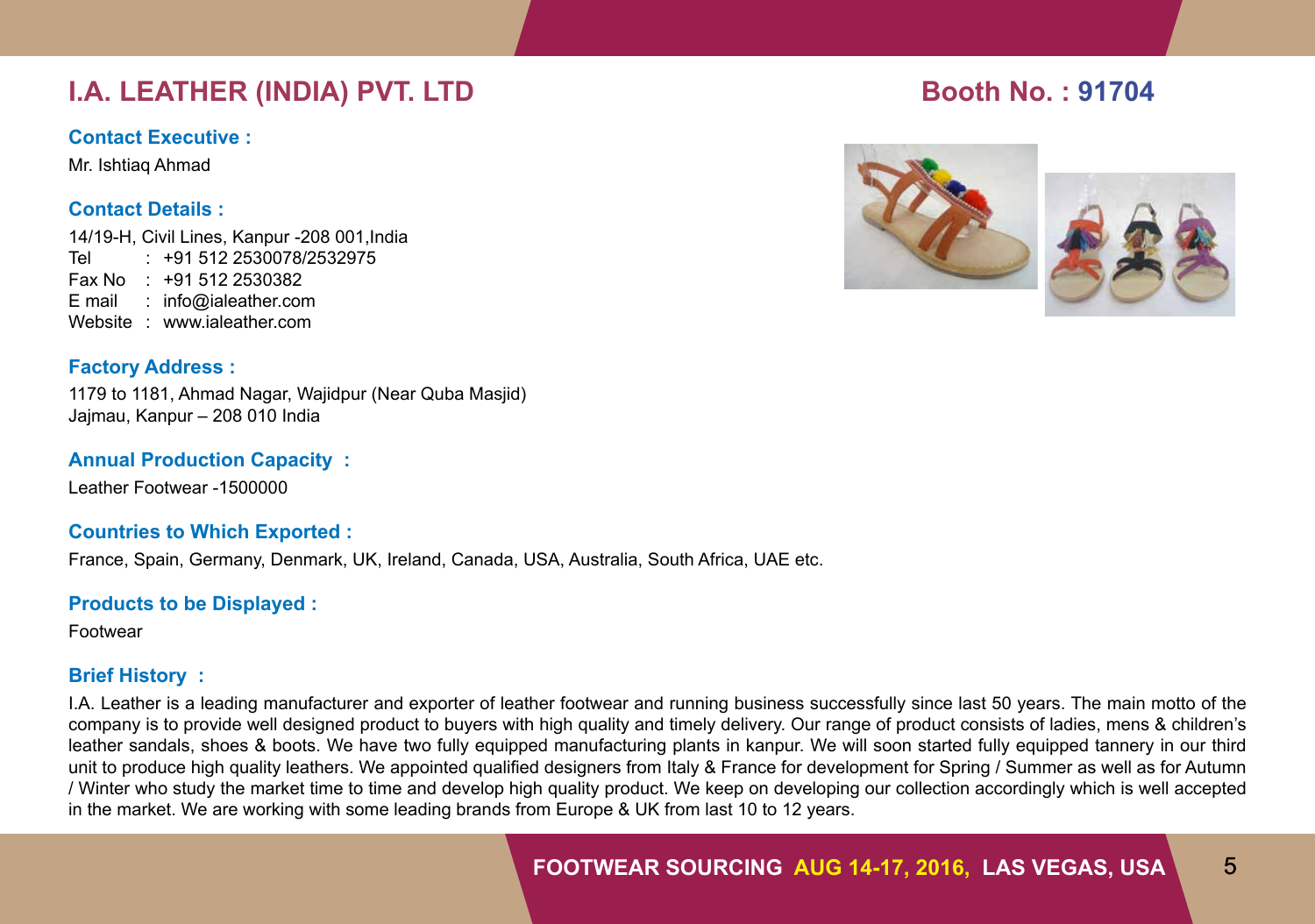## **Contact Executive :**

Mr. K. Mohammed Imran

# **Contact Details :**

F- 41st, Floor,Jasmingarden, 62, Alagappa Road, Pursaiwakkam, Chennai - 600084 Tel : +91 44 42601051/ 9994942351 Fax No : +91 44 42601051 E mail : imran@imzascm.com

# **Factory Address :**

No.7 Thiruvallur Street, Sanrorkuppam, Ambur – 635802

# **Annual Production Capacity :**

7,00,000 Pairs

# **Countries to Which Exported :**

Germany, Italy, France, Spain, Czech Republic, UAE etc

## **Products to be Displayed :**

Men Shoes & Boots

# **Brief History :**

Imza scm with its alliance factories, is a tool where we can develop from design inception till the shipment reach the final customer in correct specification and time. Imza scm help in total coordination, development of materials, leather and material direction for the season and delivery follow up. This operation is controlled by another partner of the firm with similar experience. The shoe factories around 8 with whom we are working each with specialisation like cement,Bologna,Stitchdown,Sancrispino,Strobel,California,Moccasin,Seam stitched and turn and Weltschoen. The factories differently make men's, ladies and children. With most type of leather in vast ranges in cow, buff, goat and sheep. The customers they are working are Fritzmen, Effegi, Primigi, Kickers, Cafenoir, Diechmann, Karstadt, Metro, etc

# **Imza SCM Booth No. : 91707**



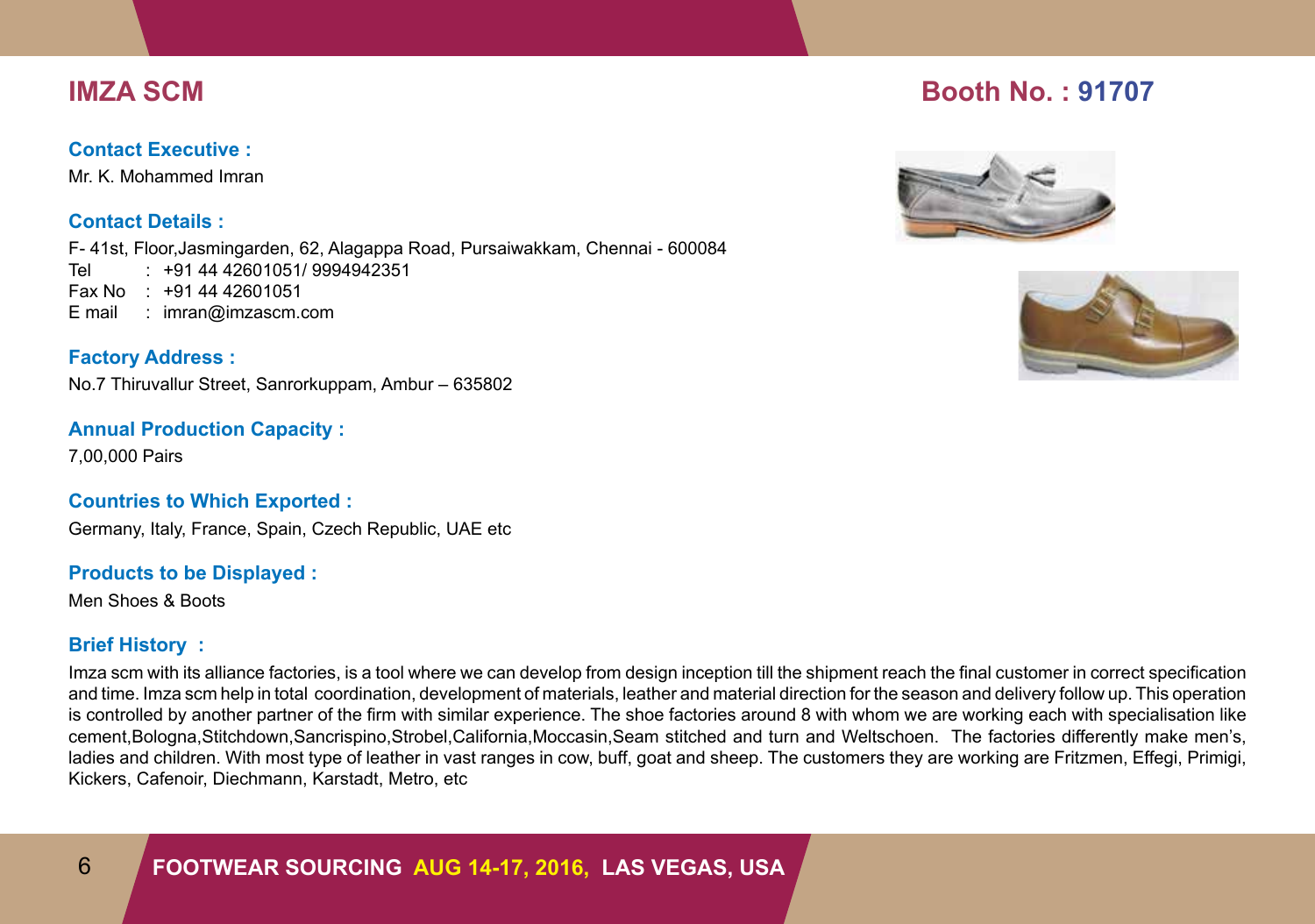# **INDIAN TANNING INDUSTRIES Booth No. : 91703**

#### **Contact Executive :**

Mr. Ikhlaq Ahmad

# **Contact Details :**

150 Ft Road Jajmau (Nai Chungi), Jajmau Kanpur - 208010  $: +915122461188/ +918081617818$ E mail : ahmad@ahmadintl.com Website : www.ahmadintl.com

## **Annual Production Capacity :**

Leather Bags – 1,50,000 Pieces Leather Purses – 2,50,000 Pieces

# **Countries to Which Exported :**

China, Japan, Germany, Italy etc

# **Products to be Displayed :**

Leather Bags & Leather Goods

#### **Brief History :**

Leather Manufacturer since 1969

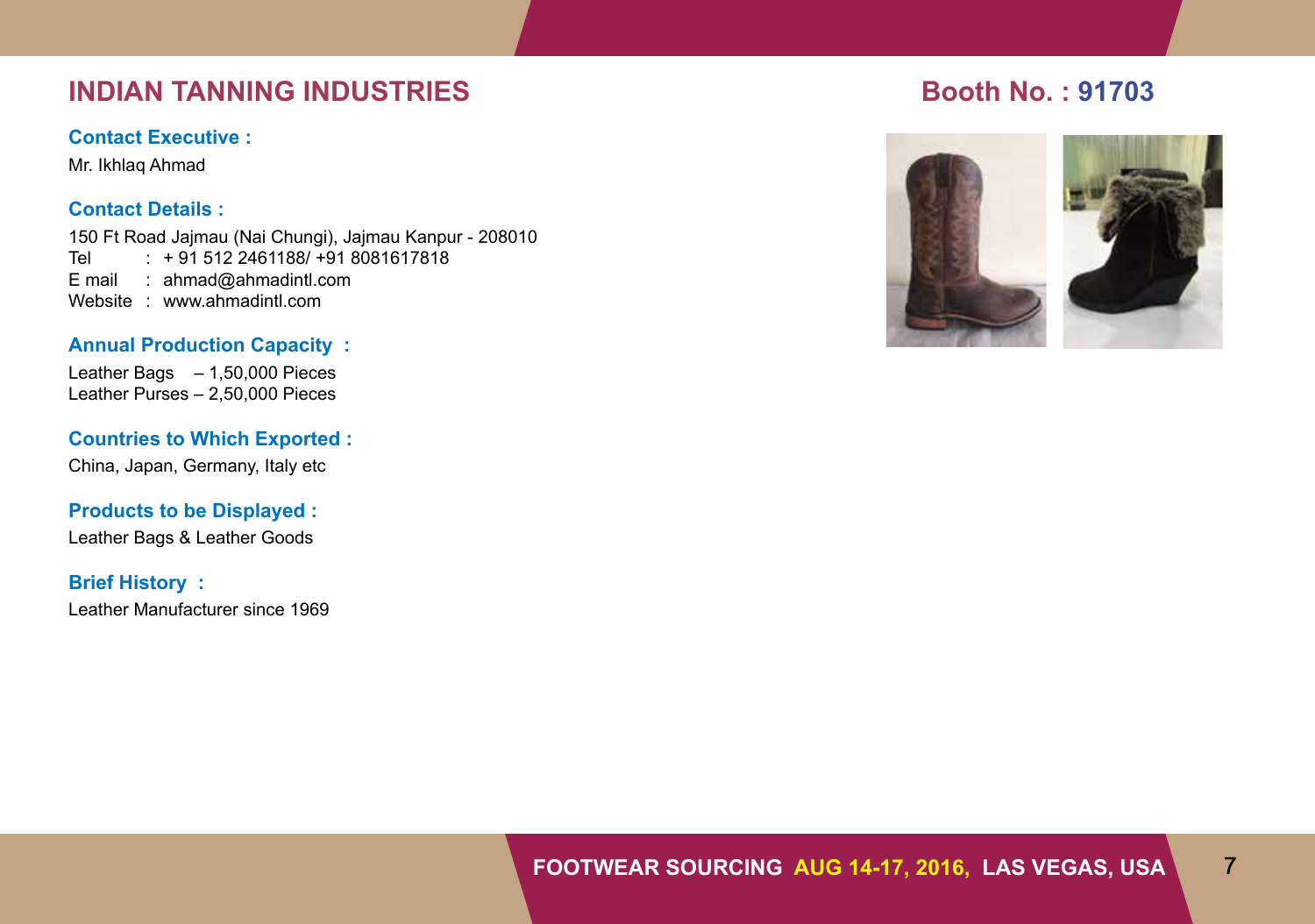# **K.G. SHOE EXPORTS Booth No. : 91705**

### **Contact Executive :**

Mr. Saurabh Puri

## **Contact Details :**

79-B, Dada Nagar, Kanpur-208022<br>Tel : +91 512-2220558  $: +91512 - 2220558$ E mail : ilikgf@gmail.com

**Annual Production Capacity :** Ladies Footwear- 250000 Pairs

# **Countries to Which Exported :**

Australia, UK, USA, Ukraine etc

## **Products to be Displayed :**

Ladies footwear

# **Brief History :**

Our Company has been producing footwear for last 52 years. We specialize in Ladies fashion and Comfort footwear which is also available in wide fittings

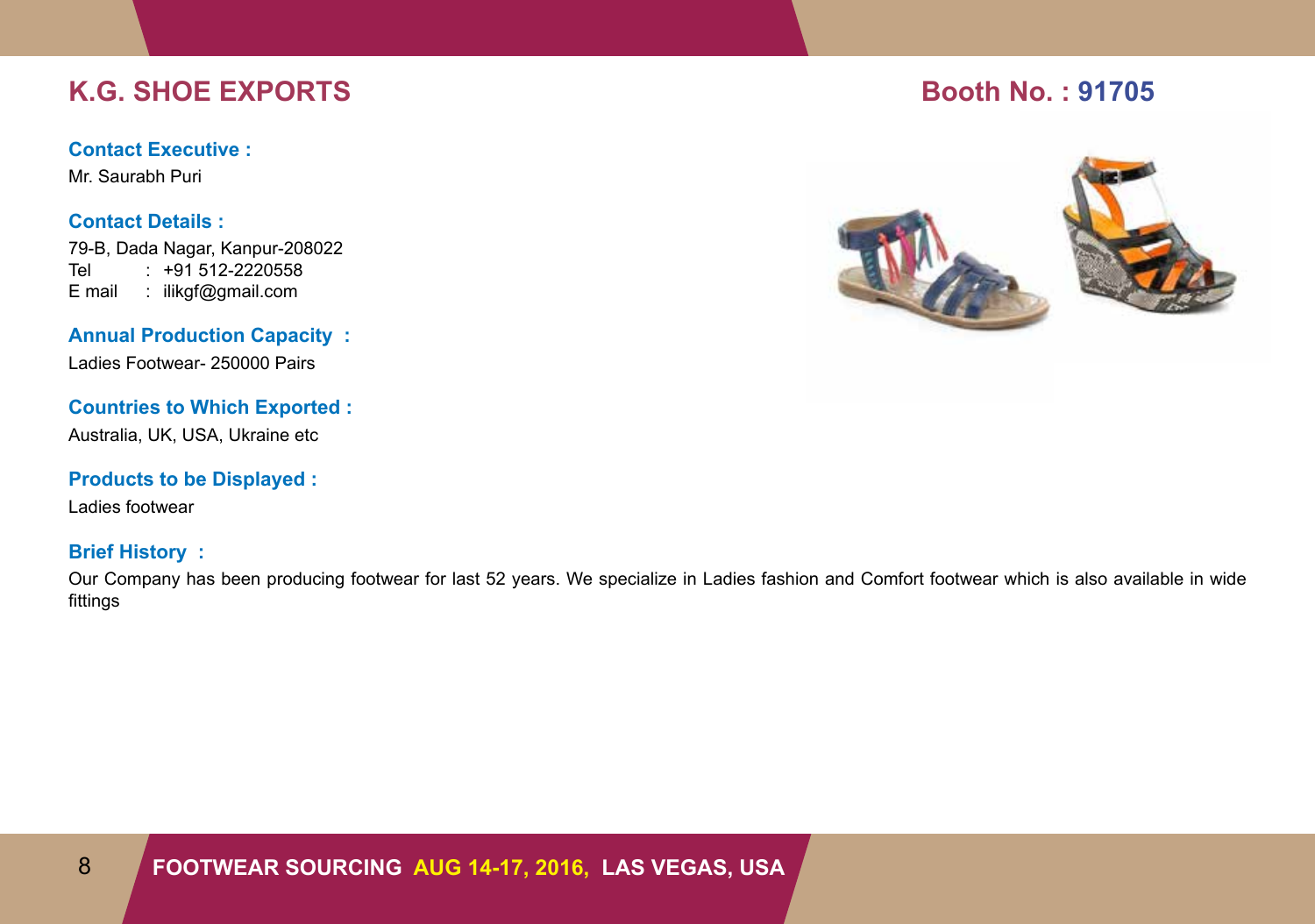# **N.M. ZACKRIAH & CO Booth No. : 91706**

### **Contact Executive :**

Mr. N. Jameel Ahmed

**Contact Details :**

NMZ House, 67 EVK Sampath Road, Vepery, Chennai- 600007. Tel : +91 44 26618744 Fax No : +91 44 42174816 E mail : info@nmzgroup.in Website : www.nmzindia.com

# **Factory Address :**

71/1, Gudiyatham Road, Thuthipet, Ambur, Vellore District. T.N.

# **Annual Production Capacity :**

Leather Shoes – 692364 Pairs Leather Shoe Uppers – 1014541 Pairs

# **Countries to Which Exported :**

European Countries, Australia, New Zealand etc.,

## **Products to be Displayed :**

Footwear

# **Brief History :**

NMZ & Co was established in 1972, and is a well-known company in the leather sector and a leading manufacturer and exporter of leather shoes in Men for leading world branded shoes including Gore waterproof shoes. We are an ISO 9001 and SA 8000 company and our Tannery has been audited by LWG UK for environmental stewardship unit.



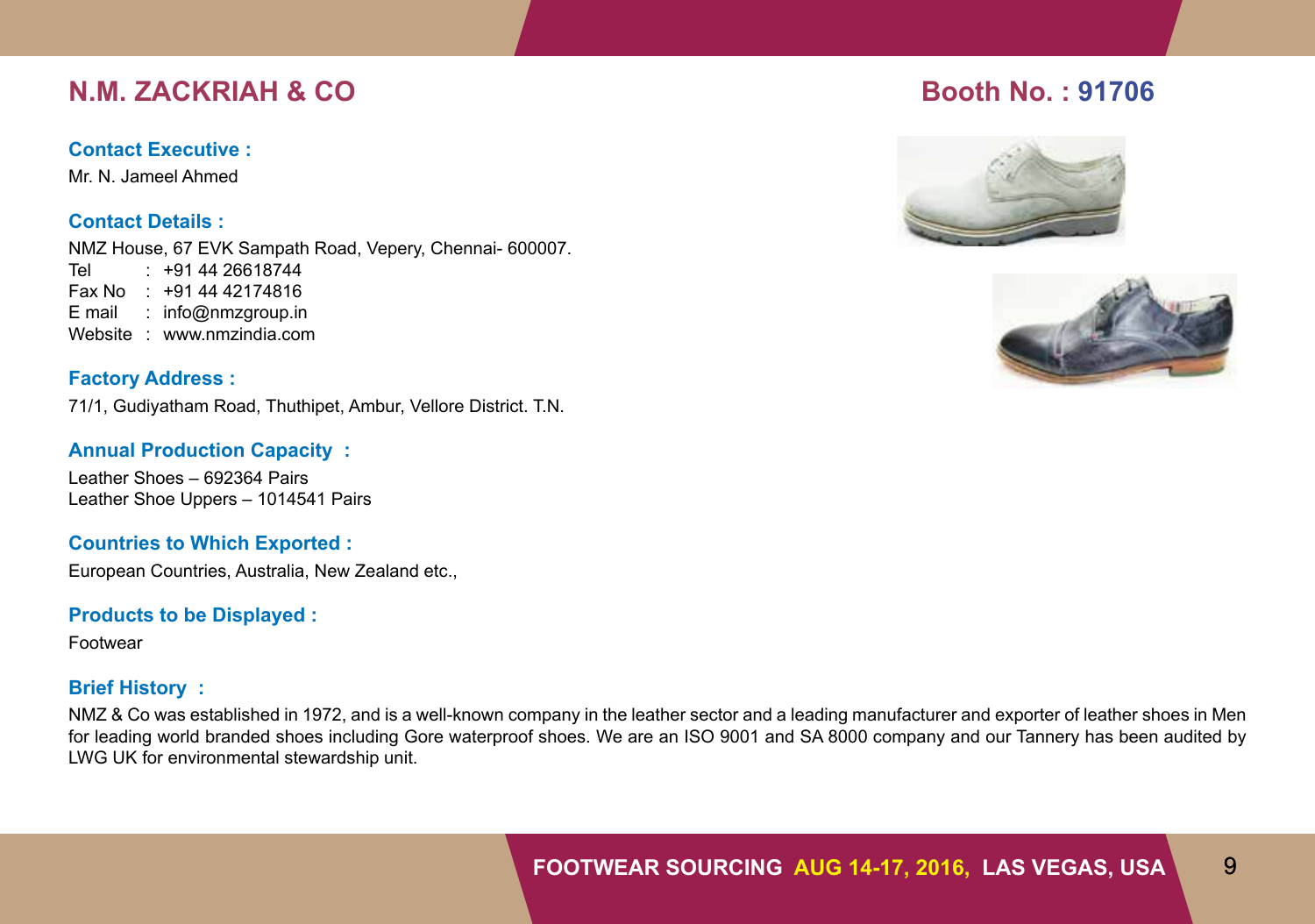# **PYRAMID EXPORTS BOOTH INC. Booth No. : 91605**

#### **Contact Executive :**

Mr. Surinder Vadehra

# **Contact Details :**

A-267, II Floor, Defence Colony, New Delhi-110024 Tel : +91 11 41227777 / 9899015870 Fax No : +91 11 41227716/ 46567058 E mail : ajay@crossworld-associates.com

# **Factory Address :**

G-7, Kamala Nagar, Agra – 282005 (UP)

## **Annual Production Capacity :**

Footwear 600000 Pairs

# **Countries to Which Exported :**

UK, Italy, Denmark and Belgium

#### **Products to be Displayed :**

Footwear

# **Brief History :**

Our company was established as a footwear sourcing company in 1992 under the name of 'Crossworld Associates' sourcing from north of India. Our manufacturing company under the name of 'Pyramid Exports' established in 2001 in Agra, specialize in smart comfort ladies high leg boots, ankle boots, shoes and sandals and have a capacity of monthly 50000 pairs



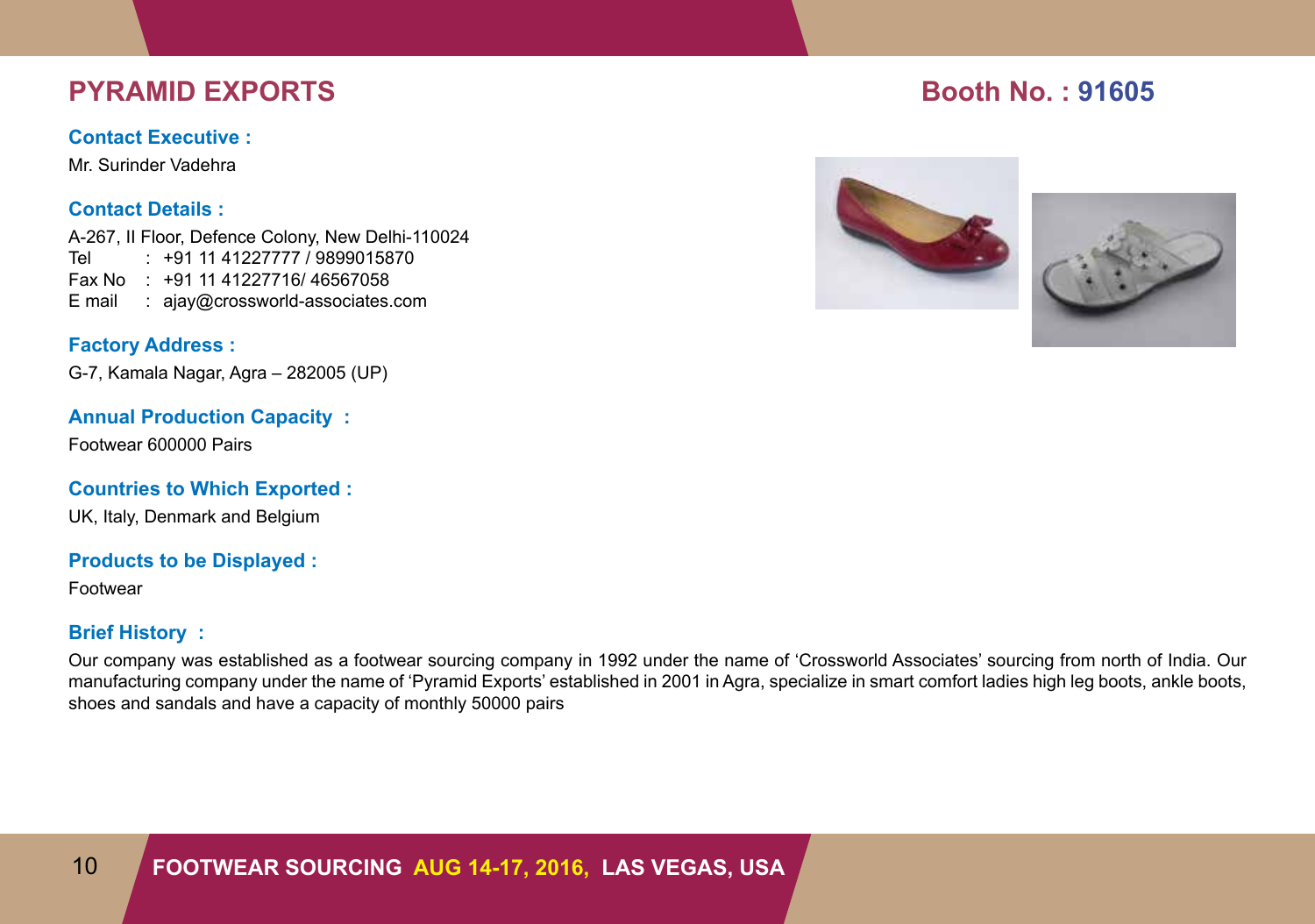# **TORPEDO SHOES (PVT) LTD.** Booth No. : 91806

#### **Contact Executive :**

Mr. Rehan Ajmal

## **Contact Details :**

59-A, Jajmau, Kanpur- 208010 India Tel : +91 515-2824350/ 9839035020 Fax No : +91 515-2823531 E mail : info@calicoindia.com Website : www.torpedoshoes.com

**Factory Address :** B 51-52, Leather Technology Park, Banthar, Unnao - 209801

**Annual Production Capacity :** 500000 Pairs

# **Countries to Which Exported :**

US, Canada, Italy, Spain, France etc

## **Products to be Displayed :**

Casual, Safety & Hiking Footwear on PU Direct Injection Construction

# **Brief History :**

Torpedo Shoes Pvt. Ltd. is a Manufacturer and 100% EOU of Leather Footwear from India. Company management is run and backed for finished leather supply by Calico Group having tannery base since 1960. The combined production of the group is 1.5 Million pairs footwear and 25 Million sqft finished leather. Torpedo manufactures Safety and Casual Footwear as per Customer's norms & requirement. The manufacturing facilities are well equipped with modern machines like CAD/CAM Water Cutter jet, Automatic computer aided sewing machine, Desma 24 station PU injection machines. The Unit is ISO 9001 and SA 8000 certified.

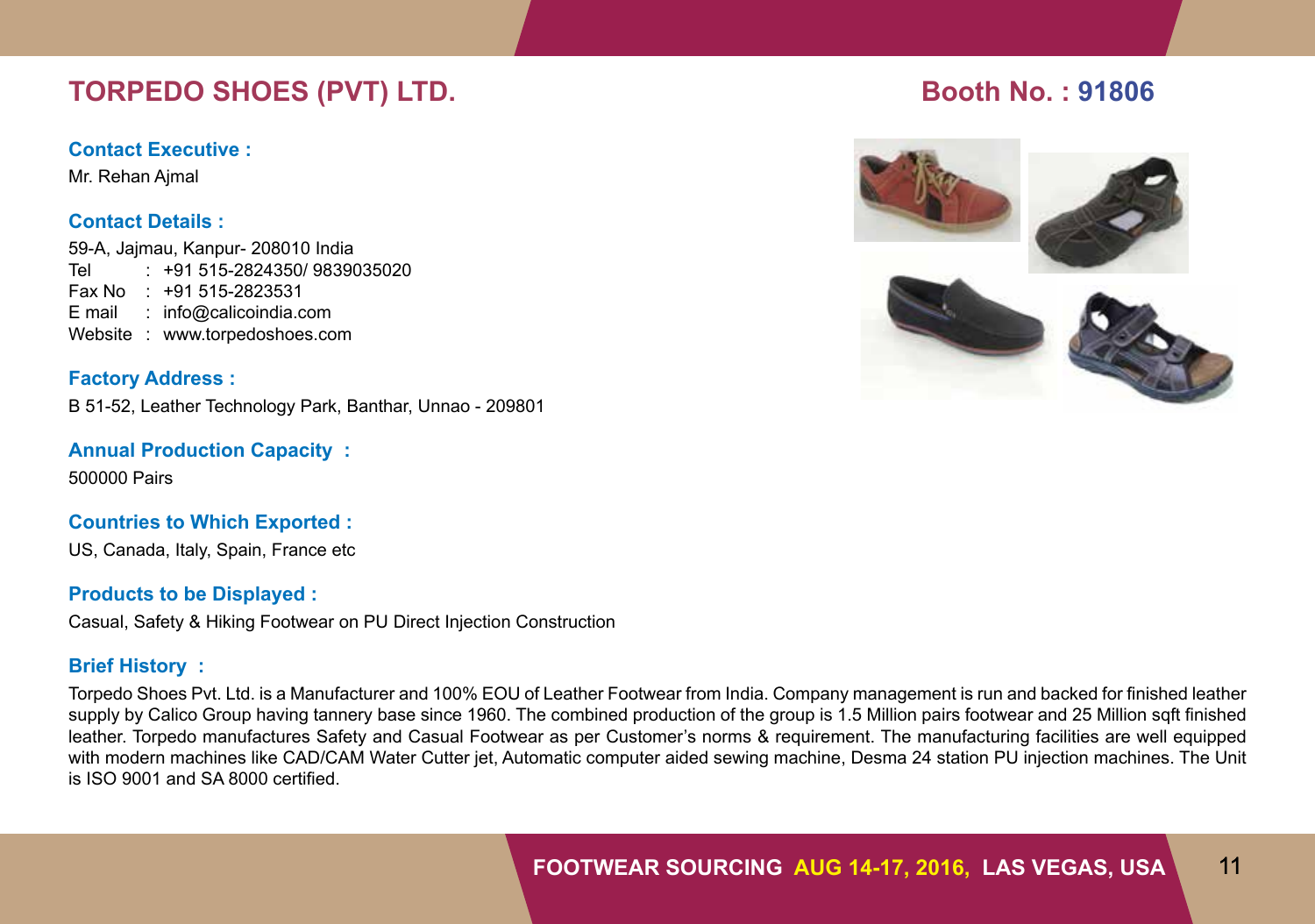# **Cle India Pavilion in 'sourcing at Magic show' - august 2016 9 Exhibiting companies**

| <b>SI.No</b>   | <b>Name of the Company</b>         | <b>Place</b> | <b>Category</b>                        | <b>Booth No</b> |
|----------------|------------------------------------|--------------|----------------------------------------|-----------------|
| $\mathbf{1}$   | <b>ASG Leather Private Limited</b> | Kolkata      | Hand Bags & Wallets                    | 62808           |
| 2              | Caliber India                      | <b>Delhi</b> | Leather Garments & Hand<br><b>Bags</b> | 62908           |
| 3              | Everest Tannery (P) Ltd            | Kanpur       | <b>Leather Belts</b>                   | 62907           |
| $\overline{4}$ | Larimar Exim Pyt. Ltd              | <b>Delhi</b> | Hand Bags & Wallets                    | 62709           |
| 5              | <b>Leder Pointe</b>                | Chennai      | <b>Small Leather Goods</b>             | 62708           |
| 6              | Manovin International              | Kolkata      | <b>Small Leather Goods</b>             | 62807           |
| $\overline{7}$ | Maria Exports International        | Kanpur       | Accessories                            | 62711           |
| 8              | Sarah Garments Pvt. Ltd.           | Delhi        | <b>Bags</b>                            | 62710           |
| 9              | <b>Super Tannery Limited</b>       | Kanpur       | Bags, Belts & Footwear                 | 62707           |
| 10             | <b>Council for Leather Exports</b> | India        |                                        | 62712-91706A    |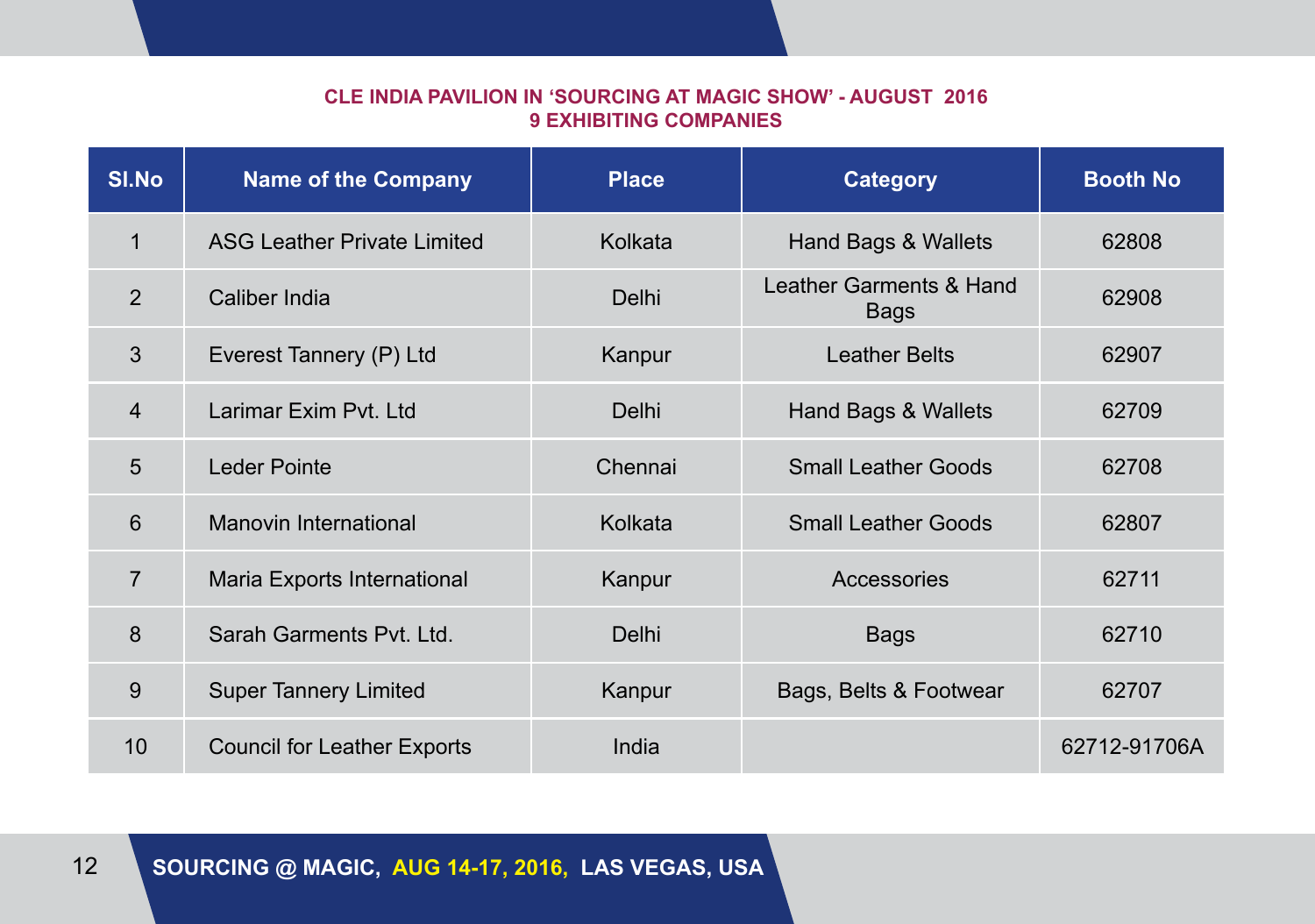# **ASG Leather Private Limited Booth No. : 62808**

# **Contact Executive :**

Mr. Aloke Kumar Sengupta

# **Contact Details :**

30B/2, Gulam Jilani Khan Road, Kolkata-700039, India Tel : +91 33 32216683 Fax No : +91 33 23457901 E mail : info@asgleather.com Website : www.asgleather.com

# **Factory Address :**

Plot No. 903 A&B, Zone 10, Kolkata Leather Complex, (Bantala Area) - 743502.

# **Annual Production Capacity :**

Small Leather Goods – 4,00,000 Pieces Bags - 60,000 Pieces

# **Countries to Which Exported :**

Germany, Spain, Italy, Netherlands, Russia, Hungary, USA etc

# **Products to be Displayed :**

Leather Hand Bags, Leather Wallets etc

# **Brief History :**

At the outset, we take pleasure in introducing ourselves as **"ASG LEATHER PRIVATE LIMITED", KOLKATA (INDIA)** – formerly "ASG & ASSOCIATES", Our Company is a 100% Export-oriented Organization backed up with a reasonably strong State-of-the-Art manufacturing infrastructure equipped with latest & sophisticated machineries. The entire production is exported in strong currency market in Europe, U.S.A. & Canada.

**Product Range : 1.** Leather Wallets, Purses & other small leather goods. 2. Leather Bags & Pouches for Ladies & Gents. 3. Portfolios / Travel Bags 4. Leather Stationery Items such as Agenda Covers, Diary Covers, Writing Cases etc. 5. Corporate Gift & Promotion Items

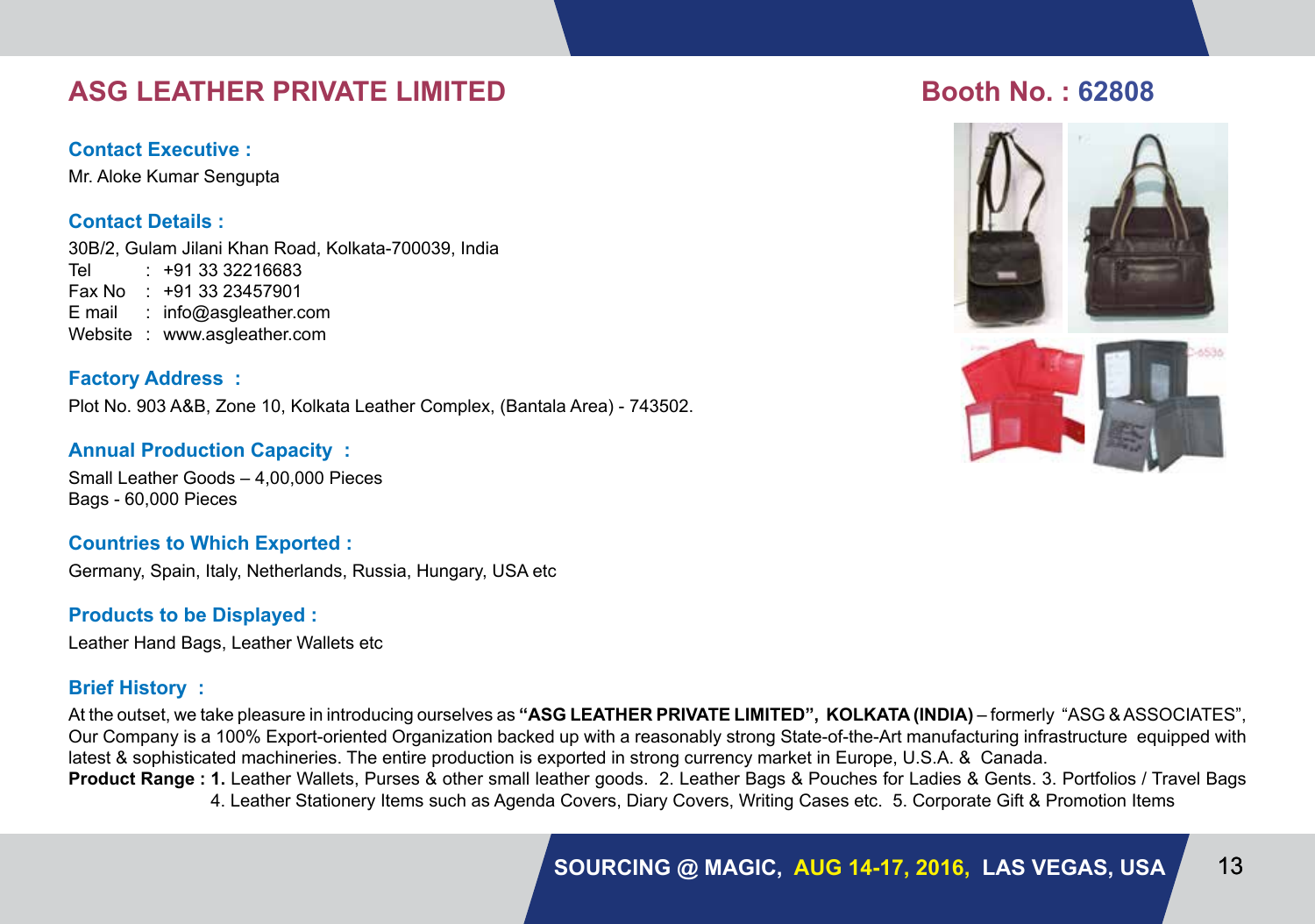## **Contact Executive :**

Mr. Bahadur Singh

# **Contact Details :**

Plot No. 440, Udyog Kendra Extn, Ecotech -3, Greater, Noida, UP- 201308, India Tel : +91 9899044900 E mail : bahadursingh@caliberindia.org Website : www.caliberindia.org

# **Annual Production Capacity :**

15000 Pieces

# **Countries to Which Exported :**

USA, UK, Australia, New Zealand etc

# **Products to be Displayed :**

Leather Garments, Hand Bags etc

# **Brief History :**

Manufacturer and Exporter of Varsity Jackets, Leather Jackets, Embroidered and Chenille Patches, Leather Bags, Ladies Bags, Travel bags etc.,

# **Caliber India Booth No. : 62908**



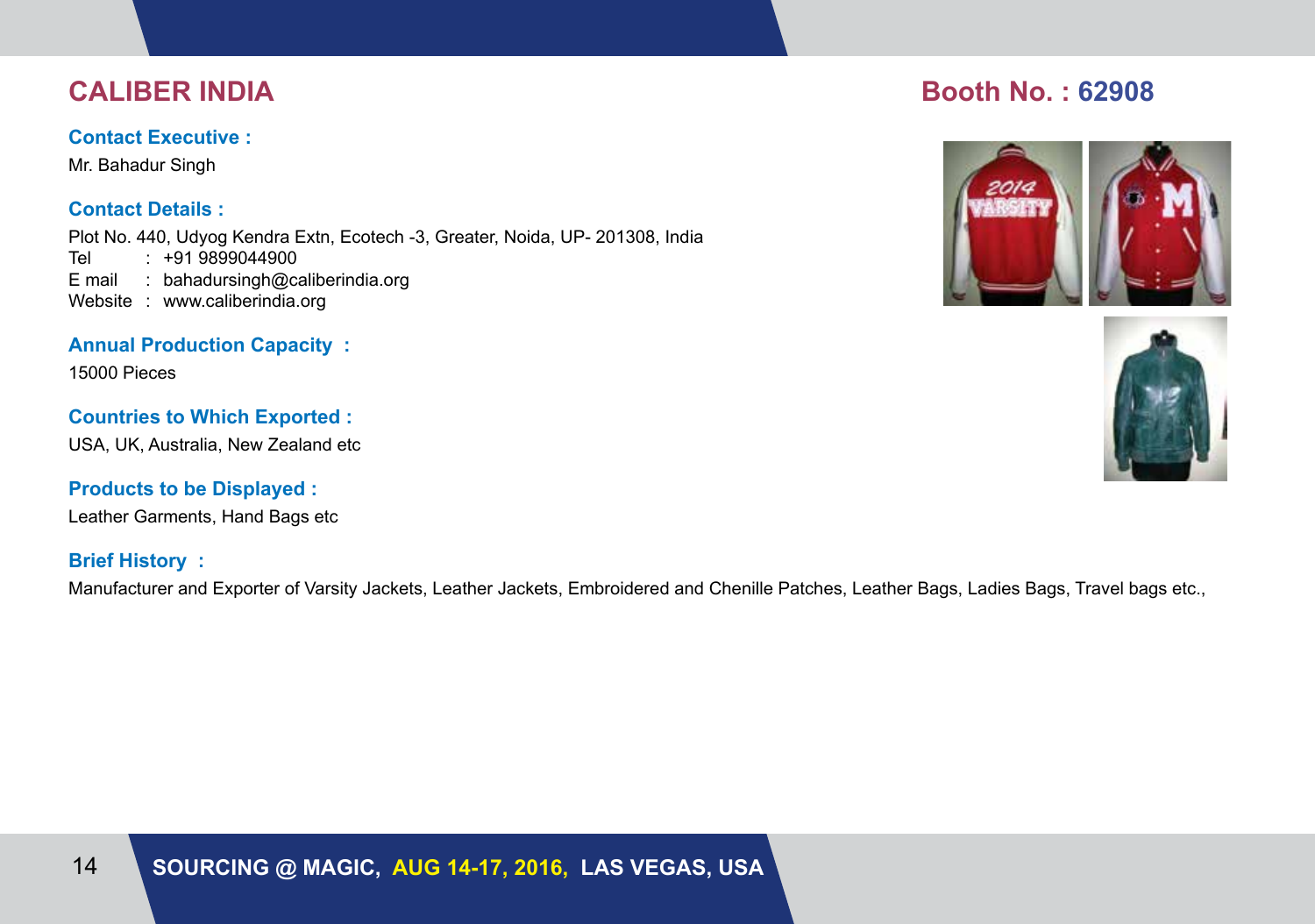# **EVEREST TANNERY (P) LTD.** Booth No. : 62907

#### **Contact Executive :**

Mr. Mansoor Ahmad

## **Contact Details :**

184-A, Jajmau, Kanpur-208010 U.P. Tel : +91-9839604072 Fax No : +91-512-2465722 E mail : nasir@everesttan.com Website : www.everesttannery.com

# **Factory Address :**

Plot No. 902, Shekhpur Nari, Unnao

**Annual Production Capacity :** 24,00,000 Pieces

## **Countries to Which Exported :**

U.K., Germany, France, Greece, Italy, Chile etc

## **Products to be Displayed :**

Men & Women Leather Belts

# **Brief History :**

Manufacturer and exporters of men /ladies leather belts, exporting belts to leading retailers in Europe such as Marks & Spencer, Next, Tom-Tailor etc. Have huge range of all types of belts like formal, casual, embossed, washed, antique, rivetted etc. We have our own tannery for making of high quality leather and our factory is social compliance certified.





# **Sourcing @ Magic, aug 14-17, 2016, LAS VEGAS, USA** 15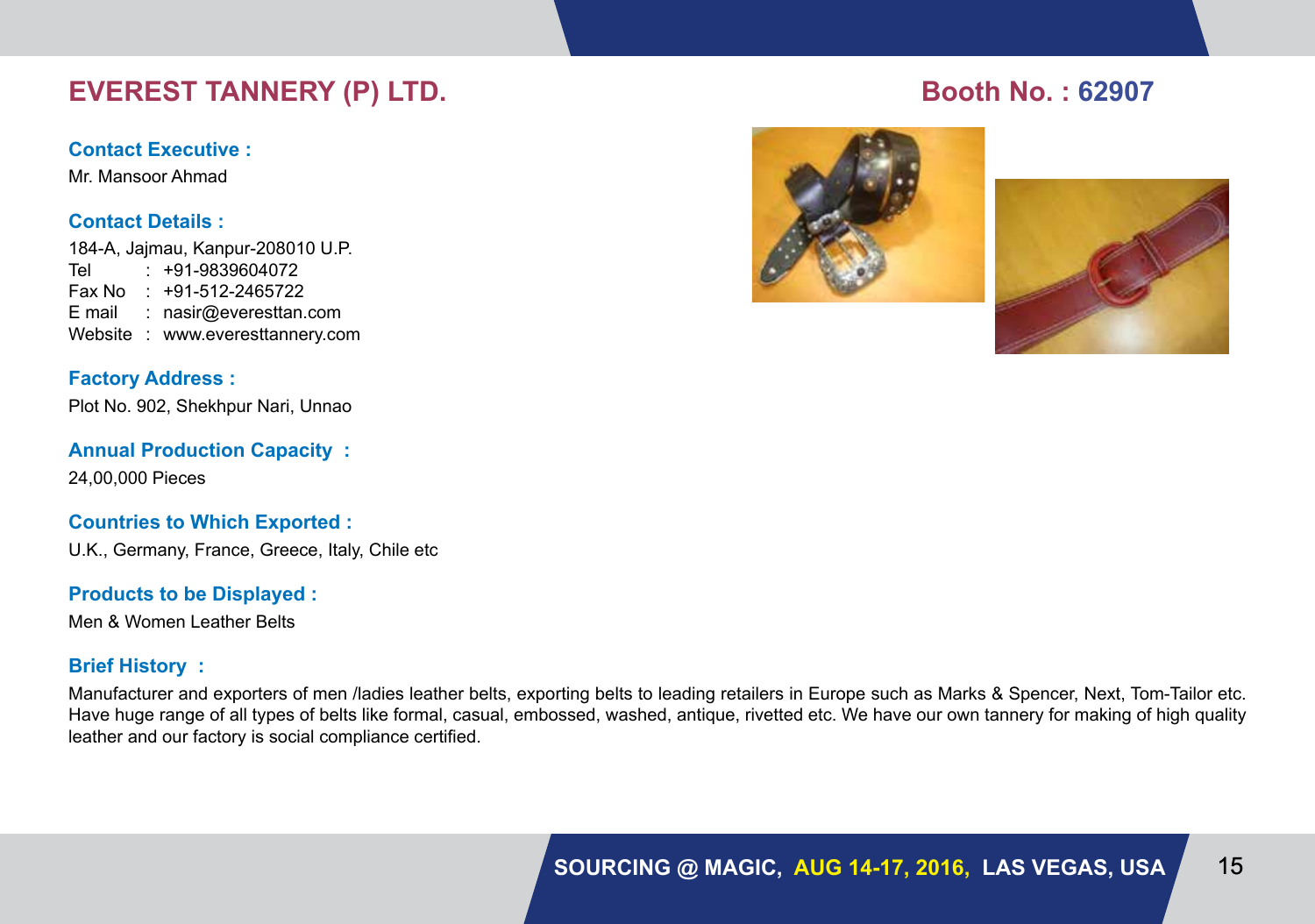# **LARIMAR EXIM PVT. LTD BOOTH AND LARIMAR EXIM PVT.** LTD BOOTH NO. : 62709

### **Contact Executive :**

Ms. Ayesha Malhotra

# **Contact Details :**

42, Park Drive, Malibu Towne, Sohna Road, Gurgaon 122001. Tel : +91 124-4014335, 9953799019 E mail : ayesha@javaplum.com Website : www.larimar.in/www.javaplum.com

# **Factory Address :**

64 Udyog Vihar, Phase 1 Gurgaon 122001, Haryana.

## **Annual Production Capacity :**

Handbags 60,000 Pieces Wallets 100,000 Pieces Leather Jackets 10,000 Pieces Belts & Accessories 200,000 Pieces

#### **Countries to Which Exported :**

USA & UK

## **Products to be Displayed :**

Handbags, Wallets, Canvas & Leather Handbags, Laptop Bags, Jackets, Belts and Leather Accessories.

## **Brief History :**

Larimar Exim Private Limited is a manufacturer of high-quality leather goods located in Gurgaon, India. Our products include handbags, laptop bags, briefcases, belts, wallets, phone & laptop cases. We offer an all-inclusive design and development service for clients to create products in wide range of leathers and other materials. Our factory has an in-house design team that keeps up to date with global trends. Our company has high quality standards that meet international specifications & enable us to deliver zero-defect products. We have an extensive network of sources in India, Italy, China and elsewhere ensuring reliable supply, prompt delivery and competitive prices. We work with buyers in the USA and Europe.

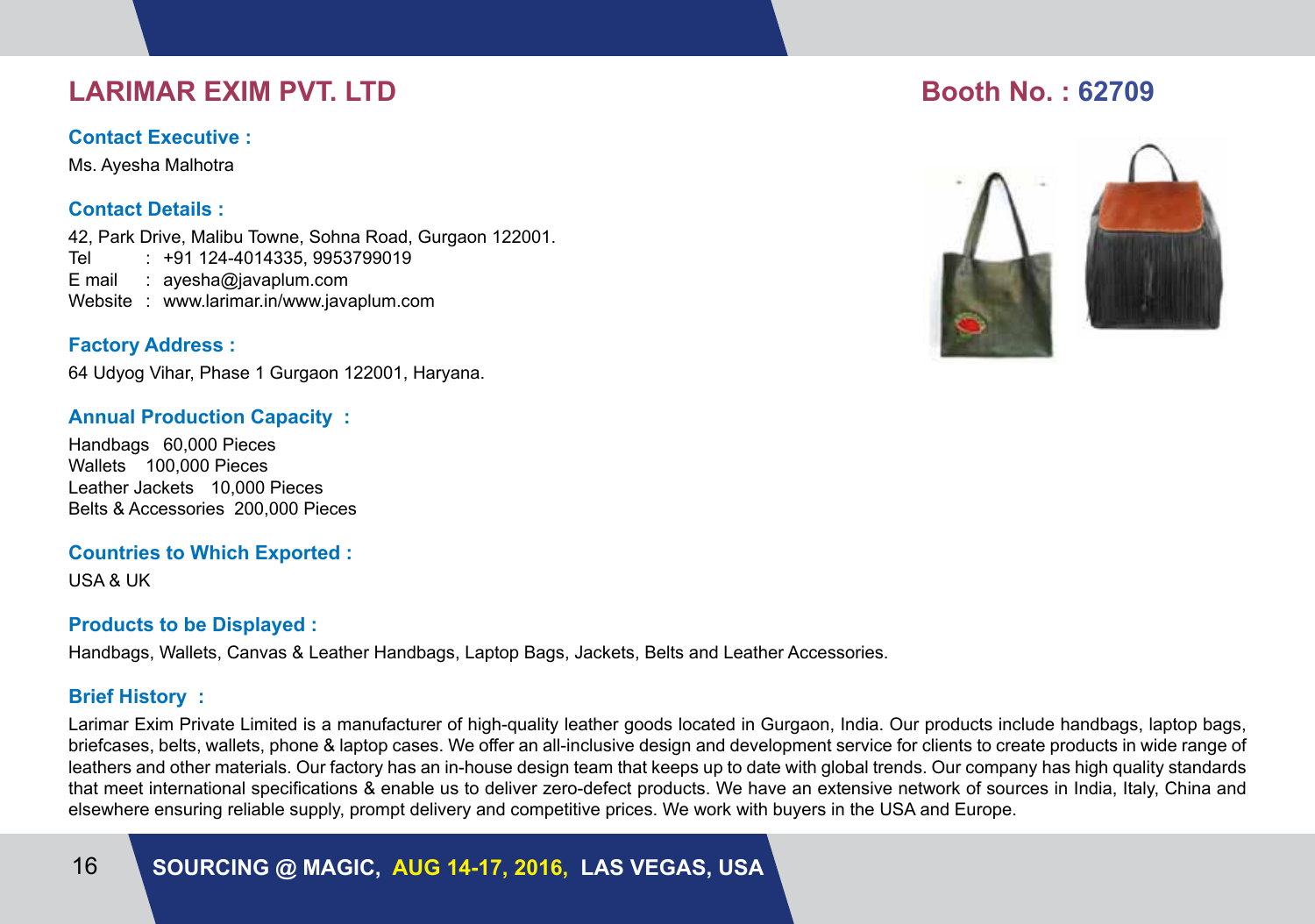# **Contact Executive :**

Mr. Rajnish Kalani

# **Contact Details :**

25, Krishna Bai St. 1B, Vinod Castle, T.Nagar, Chennai-600 017 Tel : +91 44 28345295 E mail : rajnish@lederpointe.com Website : www.lederpointe.com

**Factory Address :** 12, Pilliyar Koil Street, Keelkattalai, Chennai-600 117

# **Annual Production Capacity :**

Wallets 200000 Pieces Belts 200000 Pieces

# **Countries to Which Exported :**

Canada, Middle East and South America

## **Products to be Displayed :**

Small Leather Goods and Belts.

# **Brief History :**

We are manufacturers and exporters of high quality small leather goods based in Chennai, India. We have been in this field for 20 years and also executing exports for 15 years. We work on different finishes of Cow, Buff, Goat & Sheep which is sourced from a tannery manned by highly efficient technicians with whom we have been tied up since inception. We are equipped with all machineries starting from Clicking of leathers to innovative machineries used to fine tune the finishing of wallets. We are ably supported by highly skilled and semi skilled workers who have been with us for long period of time. They are also supervised by able personnel who help them to execute the work in an easy manner. We are in the process of obtaining certification of Social Audit 8000 for our factory and also incorporating ISO 9000- 2015 quality systems in our regular factory process. We hope to complete both by year end. Our major export markets now are Canada, Australia, South America and Middle East.

# **Leder Pointe Booth No. : 62708**

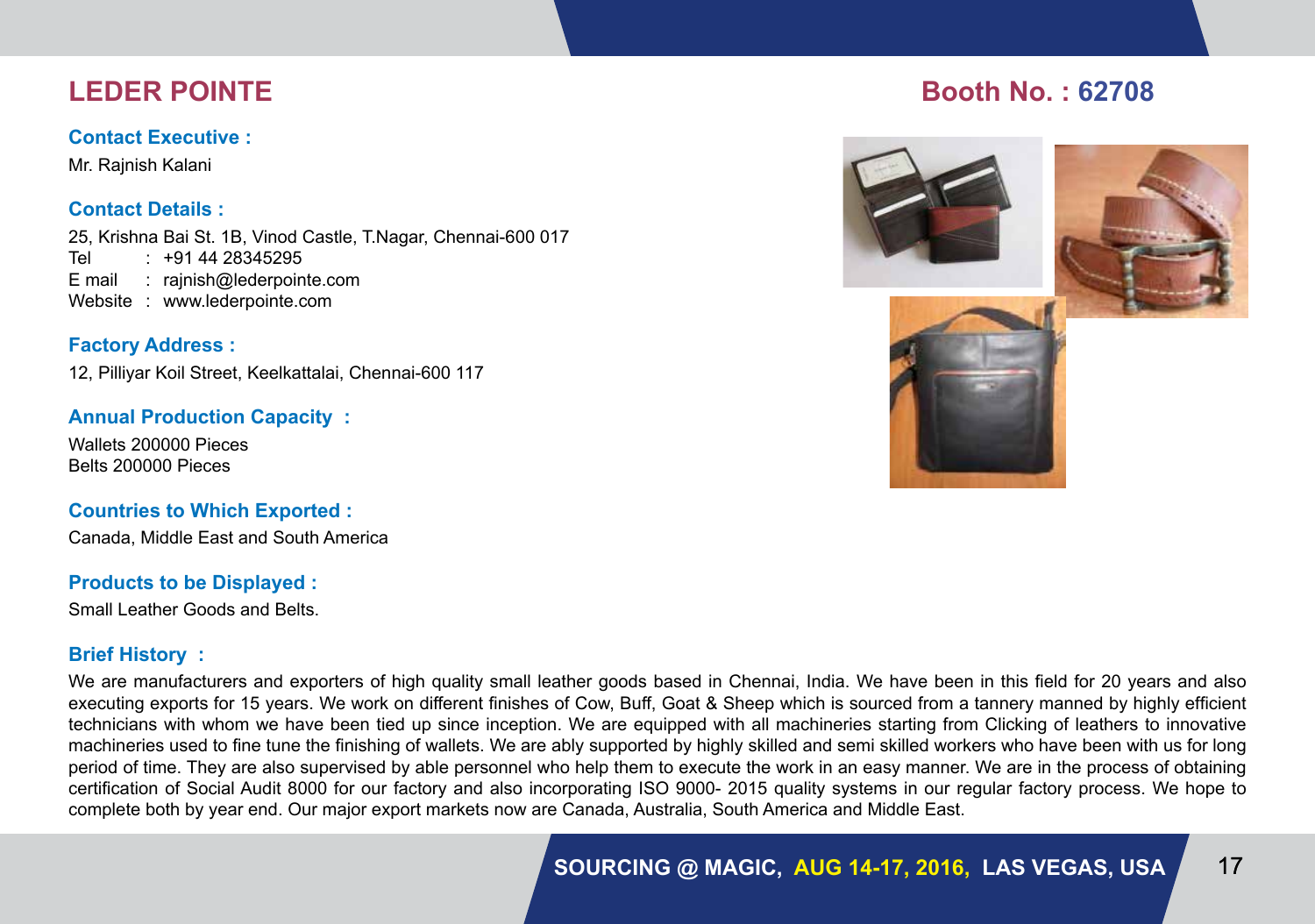# **MANOVIN INTERNATIONAL BOOTH INTERNATIONAL BOOTH INTERNATIONAL BOOTH INTERNATIONAL BOOTH INTERNATIONAL BOOTH IN**

## **Contact Executive :**

Ms. Anuja Bhandari

# **Contact Details :**

4A, Trinity Plaza, 84/1A, Topsia Road, (South), Kolkata- 700046 Tel : +91 33 40613275/76 E mail : manovin@vsnl.com/ manovin@gmail.com Website : www.manovin.com

# **Factory Address :**

84, 85,86 Udayan Industrial Estate, 3, Pagladanga Road, Kolkata - 700015

# **Annual Production Capacity :**

3,60,000 Pieces

# **Countries to Which Exported :**

European & Scandinavian Countries, Thailand & Chile

## **Products to be Displayed :**

Small Leather Accessories (Leather Wallets, Card Holders, Key Holders, Passport Holders, Coin Purses etc)

# **Brief History :**

With 25 years of experience Manovin International has marched to the fore of entrepreneurs in India, concentrating and specializing in small leather goods. Manovin has achieved International importance through requirements oriented marketing for special target groups such as professional travelers or management. The entire Manovin production spectrum stands for small leather accessories with multifunctional use, which includes the ability to combine different articles. With experience from export to over 20 countries worldwide Manovin develops custom-made leather goods adapting them to suit the requirements, customs and expectations of users in the land of their destinations. Customer oriented, individual developments for promotion, sales advancement and representation belong to the services offered by multifunctional small leather goods specialist- MANOVIN

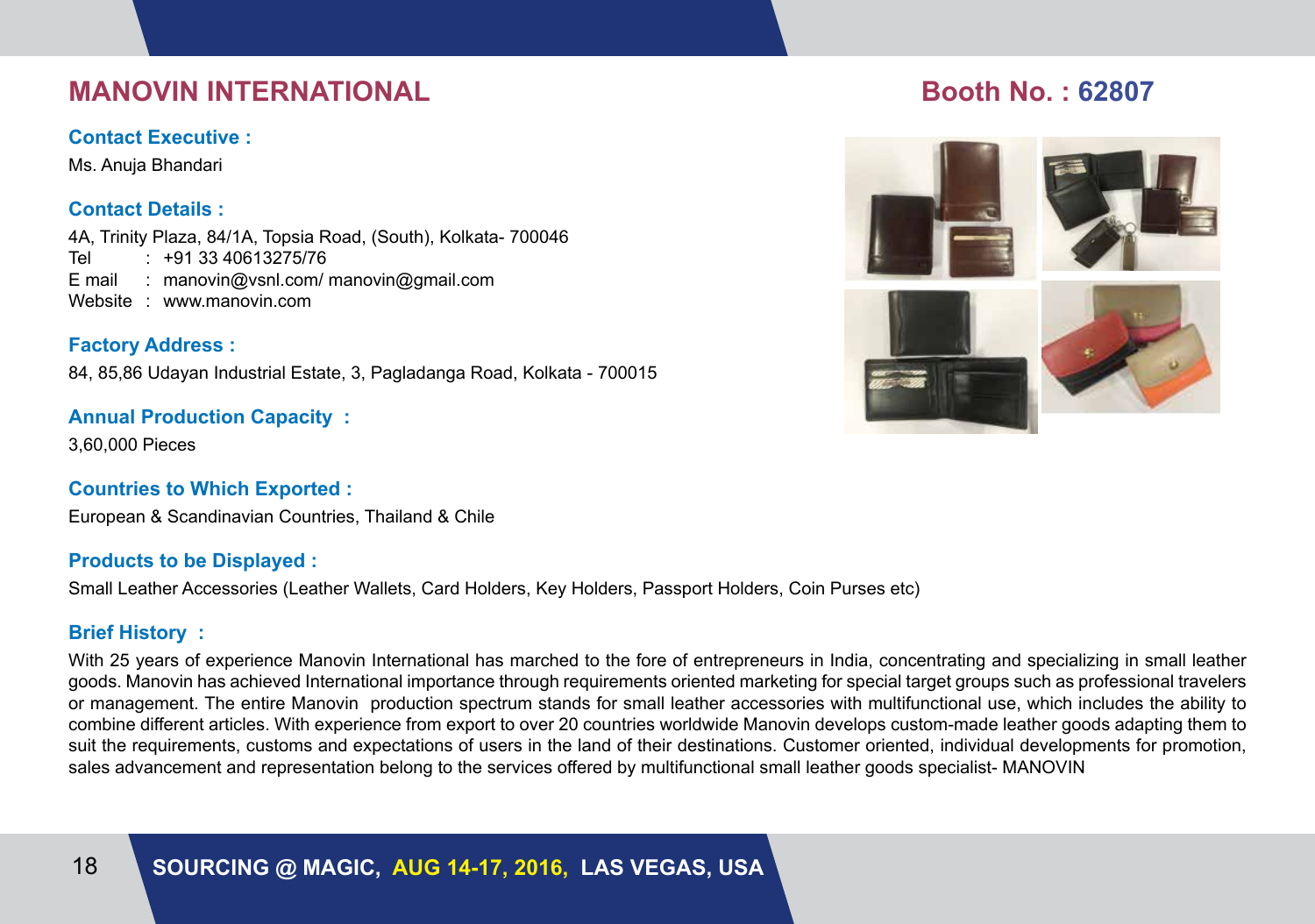# **MARIA EXPORTS INTERNATIONAL BOOTH NO. : 62711**

## **Contact Executive :**

Mr. Shayan Akhtar

# **Contact Details :**

88/569, Chamanganj, Kanpur - 208001, India Tel : +91 512-2461192 Fax : +91 512 2643345 E mail : shayan@mintleather .in Website : www.mintleather.in

# **Factory Address :**

19, Jajmau, Kanpur-208010 (U.P.)

# **Annual Production Capacity :**

Fancy Belt 20400 Pieces

# **Countries to Which Exported :**

Germany, France, Australia, Denmark etc

#### **Products to be Displayed :**

**Belts** 

# **Brief History :**

Maria exports international having registered office 88/569 Chaman Ganj Kanpur and factory-19- Jajmau, Kanpur are partnership firms and established in 2004. Firms are engaged in manufacturing leather and leather products such as leather bridle, saddle harness sets, leather shoe upper. Due to the changing international market the firms have introduced new product name-leather pressed bones.

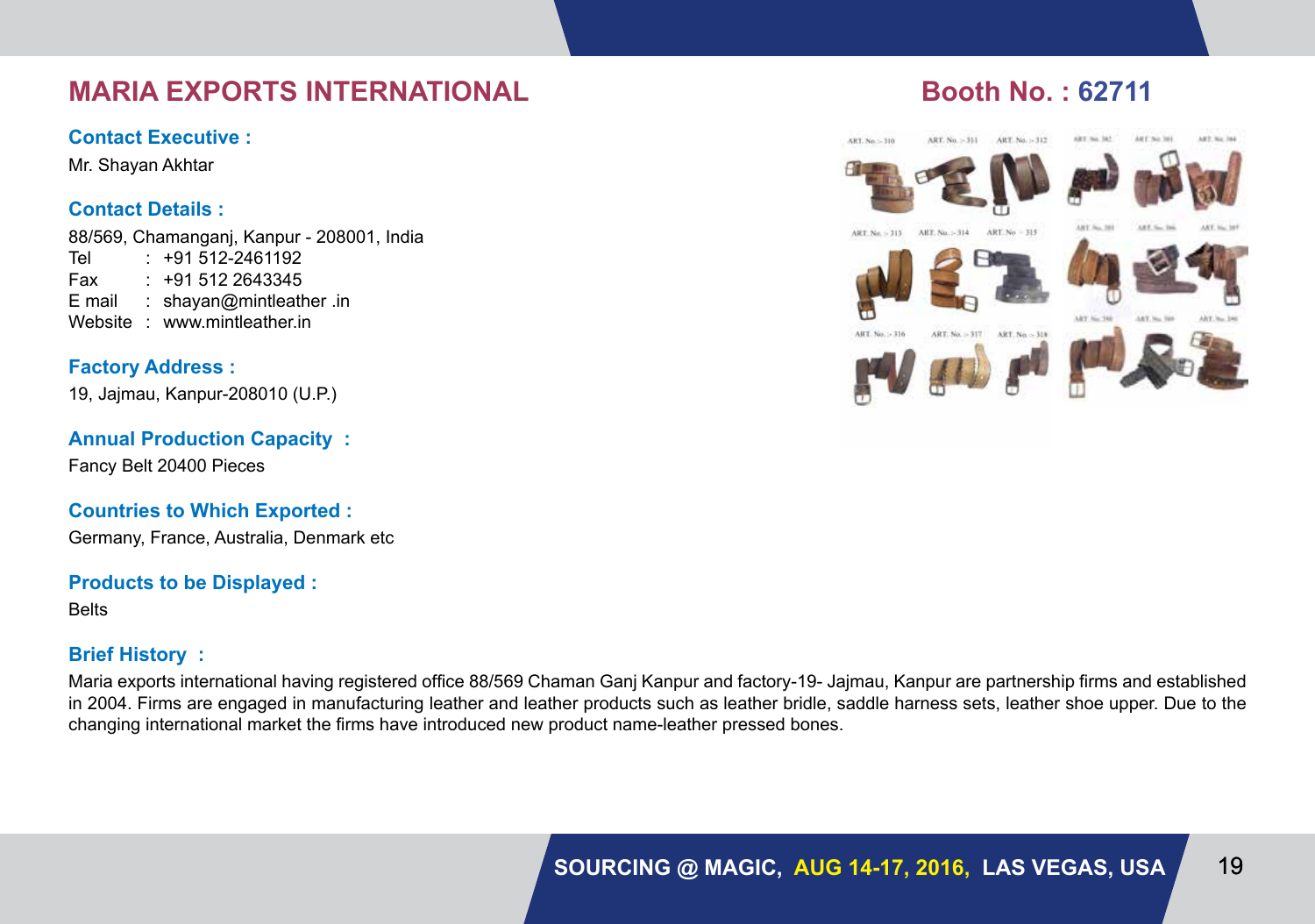# **SARAH GARMENTS PVT. LTD BOOTH BOOTH NO. : 62710**

### **Contact Executive :**

Mr. Kamal Ahmad

## **Contact Details :**

C-166, Hosiery Complex, Phase-2, Extn. Noida 201305. U.P. Tel : +91 120 4321439 Fax : +91 120 4352794 E mail : kamal@sarahgpl.com Website : www.sarahgpl.com

## **Annual Production Capacity :**

72000 to 90000 Pieces

## **Countries to Which Exported :**

Whole Europe

## **Products to be Displayed :**

Handbags

## **Brief History :**

SGPL (Sarah Garments (P) Ltd.) is situated at Noida near New Delhi 40 Kms from International Airport. The well equipped and modern factory occupies a present working floor area of 16,825 sq ft and has similar amount of space to increase the capacity. Modern machineries are being used in this factory to ensure the production meets the desired quality standard. It is a group of companies with Sarah Garments (P) Ltd. engaged in manufacturing and exporting of Leather Garments and Leather Goods to European Markets for over a decade and its ancillary units at Kanpur are engaged in manufacturing of various textile products for the last four decades. SGPL is a professionally managed company. We have a team of highly experienced directors and senior executives having in depth knowledge in manufacturing and marketing of the product, a team of merchandisers, technologists, quality control inspectors and logistic experts assist them. With its root in the fine tradition of International trade it forms a part of US\$ 25.0 million group.